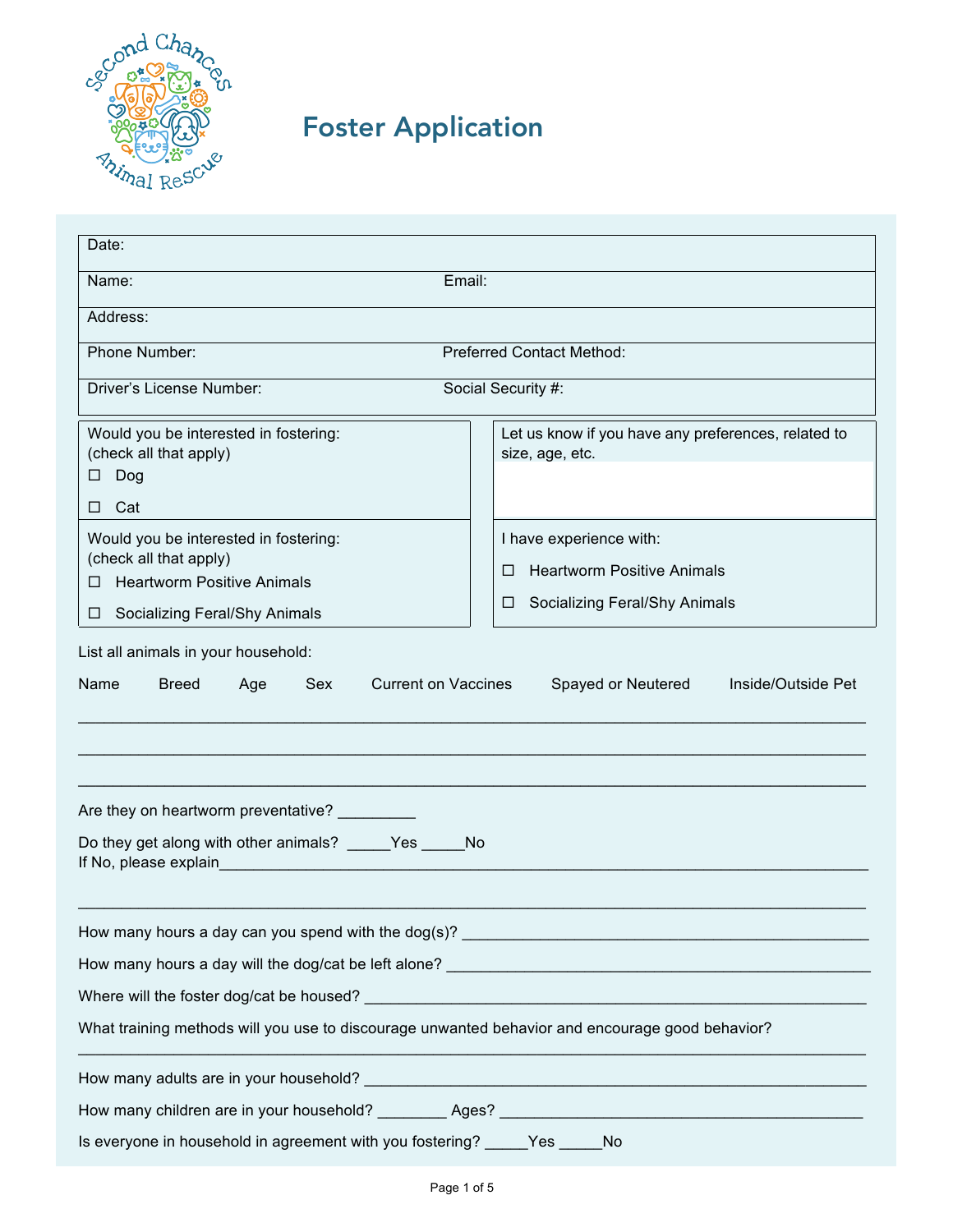

| What is your current living situation? ______Own home ______Rent home ______Apartment _____Condo                                             |  |  |  |  |  |  |  |  |  |
|----------------------------------------------------------------------------------------------------------------------------------------------|--|--|--|--|--|--|--|--|--|
|                                                                                                                                              |  |  |  |  |  |  |  |  |  |
|                                                                                                                                              |  |  |  |  |  |  |  |  |  |
| Do you have an invisible fence? _____Yes _____No                                                                                             |  |  |  |  |  |  |  |  |  |
| Are you willing to allow Second Chances to do a home visit? _____Yes _____No                                                                 |  |  |  |  |  |  |  |  |  |
| Are you willing to take foster animal to adoption events if needed? _____Yes _____No                                                         |  |  |  |  |  |  |  |  |  |
| Are you willing to transport foster animal to an authorized Second Chances vet if needed _____Yes _____No                                    |  |  |  |  |  |  |  |  |  |
| (All vet expenses are covered by Second Chances but must be pre-approved.)                                                                   |  |  |  |  |  |  |  |  |  |
| Are you willing to keep foster animal in your home until adopted? (Sometimes this could be an indefinite period of<br>time) _____Yes _____No |  |  |  |  |  |  |  |  |  |
| Are there any situations that may arise where you could not foster this animal until adoption? Fig. The No                                   |  |  |  |  |  |  |  |  |  |
|                                                                                                                                              |  |  |  |  |  |  |  |  |  |
| Have you fostered for another rescue group previously? _____Yes _____No If yes, what rescue group(s) and why                                 |  |  |  |  |  |  |  |  |  |
| Have you ever returned a foster animal before your committed time? _____Yes _____No<br>If yes, please explain                                |  |  |  |  |  |  |  |  |  |
| Have you ever had something go wrong with a foster animal while in your care? _____ Yes _____ No                                             |  |  |  |  |  |  |  |  |  |
| If there are any breeds you have a lot of experience with, please list:                                                                      |  |  |  |  |  |  |  |  |  |
| Please provide any additional information you think would be useful for Second Chances to know in regards to your                            |  |  |  |  |  |  |  |  |  |
| If unable to continue to foster for any reason, do you agree to keep the dog/cat until another foster home can be<br>found? _____Yes _____No |  |  |  |  |  |  |  |  |  |
| I have read and understand the Foster Responsibilities and Expectations ______ Yes _____ No                                                  |  |  |  |  |  |  |  |  |  |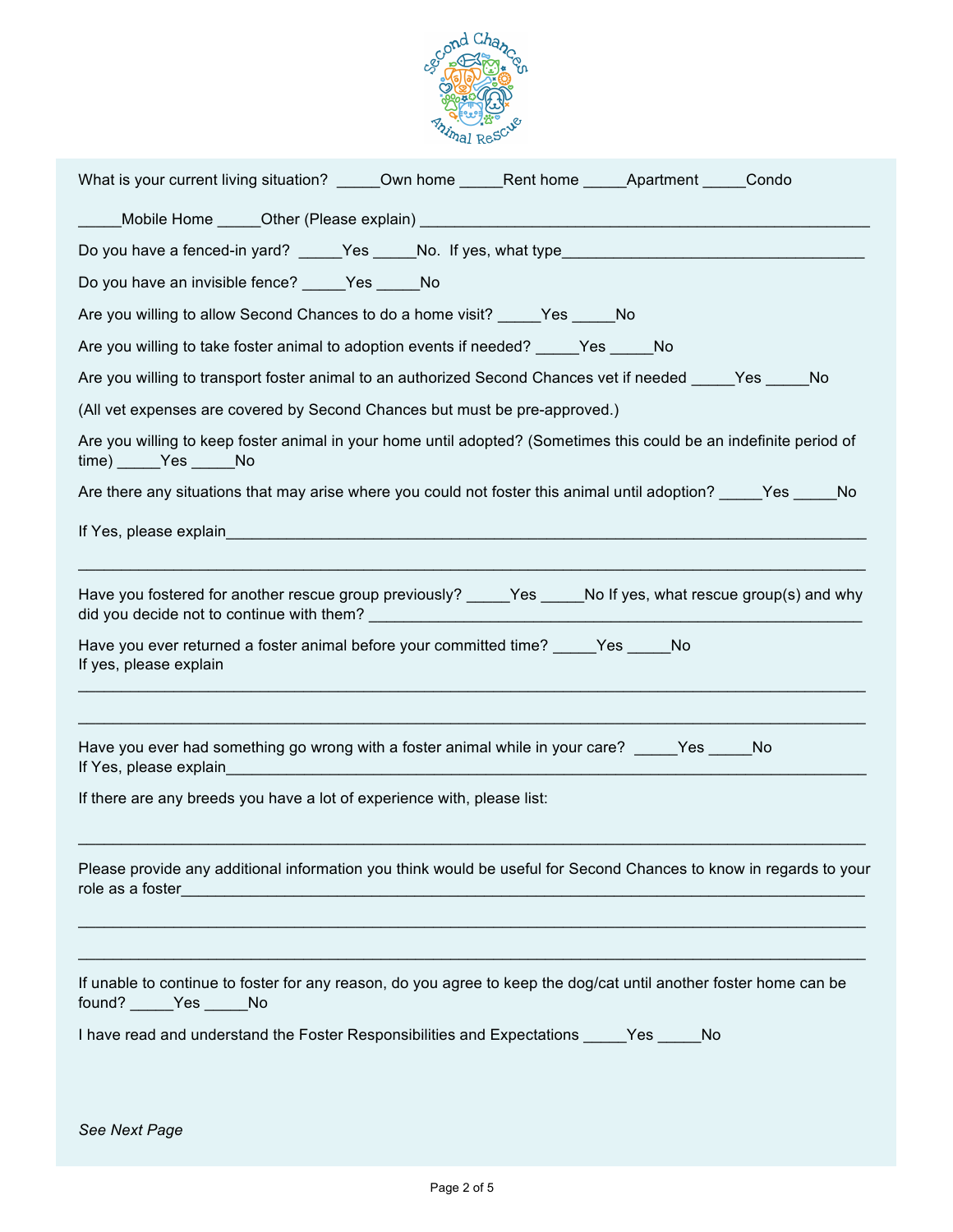

## **Hold Harmless Waiver**

By signing this application, I agree to provide what is needed for the health and safety of a dog/cat in your care for Second Chances Animal Rescue. In addition, I agree to assume all responsibility for the foster animal(s) in my care while on or off my premises. I also agree to assume all liability for the animal while I foster it for Second Chances Animal Rescue.

I fully understand and agree to assume all risks involved in any and all duties that I perform for Second Chances in my volunteer/foster capacity and I agree to hold Second Chances harmless for any injury(s) that I might sustain during the course of my volunteer/foster duties.

This waiver does include myself, all of my family member and descendants forever from seeking any legal action whatsoever against Second Chances or its Representatives.

I also understand that when I resign as a foster to return any equipment and unused supplies provided to me by Second Chances.

By signing this application and waiver, I submit that I am at least 18 year of age.

| <b>Print Name:</b> |  |
|--------------------|--|
|                    |  |

| Signature: |  |  |  |
|------------|--|--|--|
|            |  |  |  |
|            |  |  |  |
|            |  |  |  |

Date: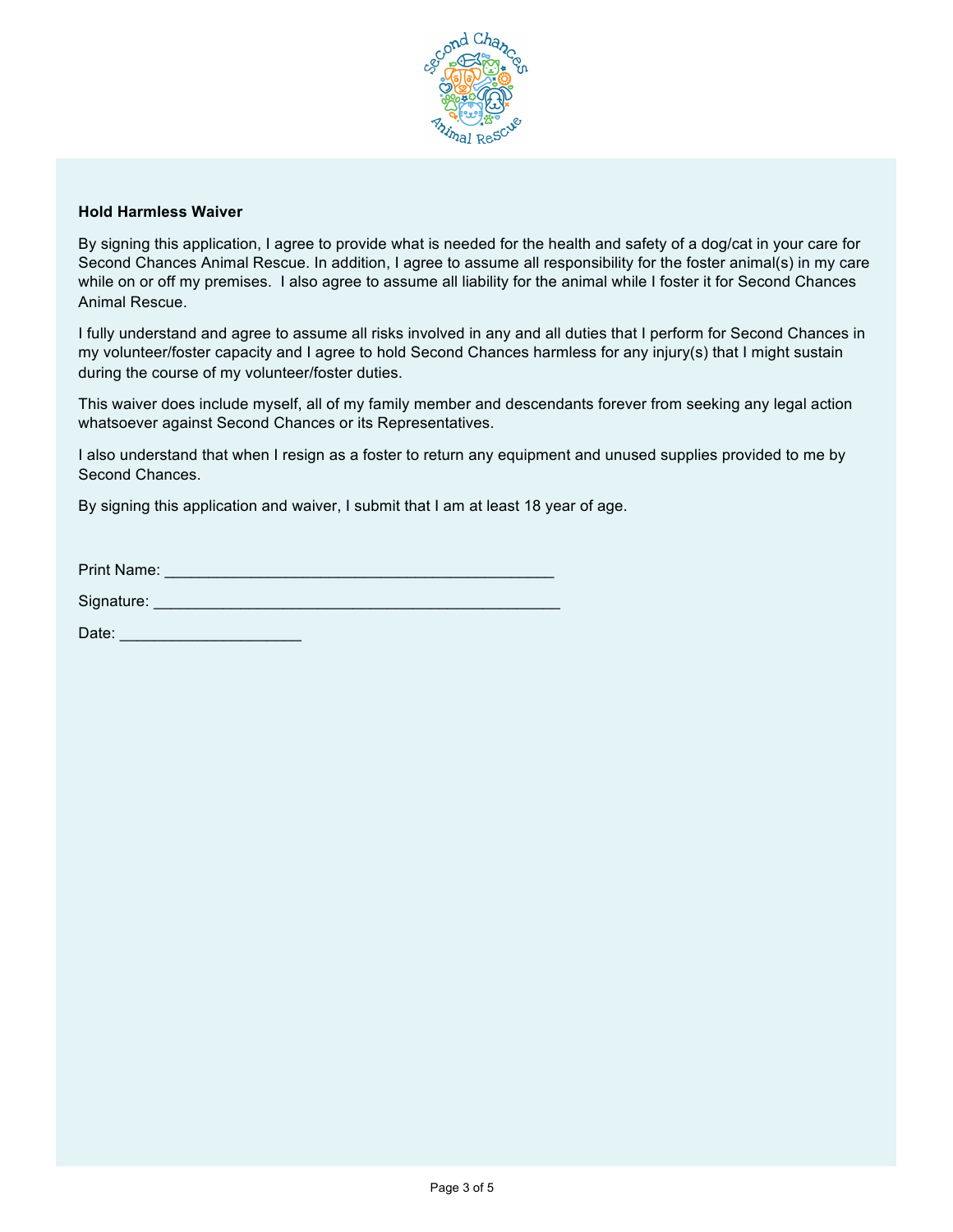

## **Foster Responsibilities and Expectations**

- 1. Provide a warm, safe and nurturing home and environment for the animal until its new forever home is found.
	- a) Dog/cat will be kept as an inside dog/cat. Dogs may be allowed outside but will Not live outside.
	- b) Work with foster on good home manners
	- c) If dog, dog will be crated when left alone or unsupervised. Second Chances will provide a crate, if needed.
- 2. If required, will take the animal to all necessary vet appointments.
	- a) Second Chances will cover the costs of vet care as long as they are taken to our designated vet. Any vet visit must be pre-approved by Second Chances. In some cases, the use of other vets may be required, however any vet other than approved vets will have to be pre-approved by the Foster Coordinator or a designated Board Member, or costs may be covered.
	- b) If the foster animal needs emergency veterinary care, you agree to contact Second Chances immediately. As with routine care, emergency veterinary care must be approved in advance by Second Chances. You understand and agree that it is within Second Chances discretion for any emergency care/treatment that is not pre-approved.
- 3. Bring animal to Second Chances adoption events.
	- a) Adoption events would typically be on a Saturday or Sunday. We would let you know as much ahead of time as possible.
	- b) We understand that dedicating a Saturday or Sunday can be overwhelming but the more adoption events that you can attend with your foster; the more likely the foster will be adopted. It is up to the foster to decide which events they will attend. If you will not be able to attend an event, you will need to let a Second Chance representative so we can inform potential adopters which animals they will be able to see in person at the event.

All new fosters should realize that in most cases we do not know much in the way of history of the animal in question. Temperament, how the animal interacts with various people and pets cannot typically be confirmed until the animal is in its foster home.

The first few days a foster animal is in its new temporary home can be stressful for both the animal and the foster. Keep in mind the animal is now living in a new situation. It may have an accident. The animal may have lived its whole life outside or it does not know where exactly it should go. Every foster animal needs at least 3-5 days, maybe more to become acclimated to its new surroundings.

We ask that new fosters keep an animal a minimum of 3-5 days before deciding to return a foster back to Second Chances because you feel it will not work out. As stated, above, some animals need time to adjust. If, however, the foster is not working out, Second Chances will take the animal back but it may take our volunteers at least a few days, if not longer, to make alternate arrangements. Please keep in mind, this is a volunteer based organization, and many people work full time, so we may not respond immediately, but will do so as soon as we can.

The goal of Second Chances is to place our animals into the BEST possible home. You may have a foster for a week or you may have the foster for several months, depending on the animal. This also means that at time, we disappoint potential adopters who very much wanted the animal, because we decided the adopter was not suitable for that particular animal or vice versa.